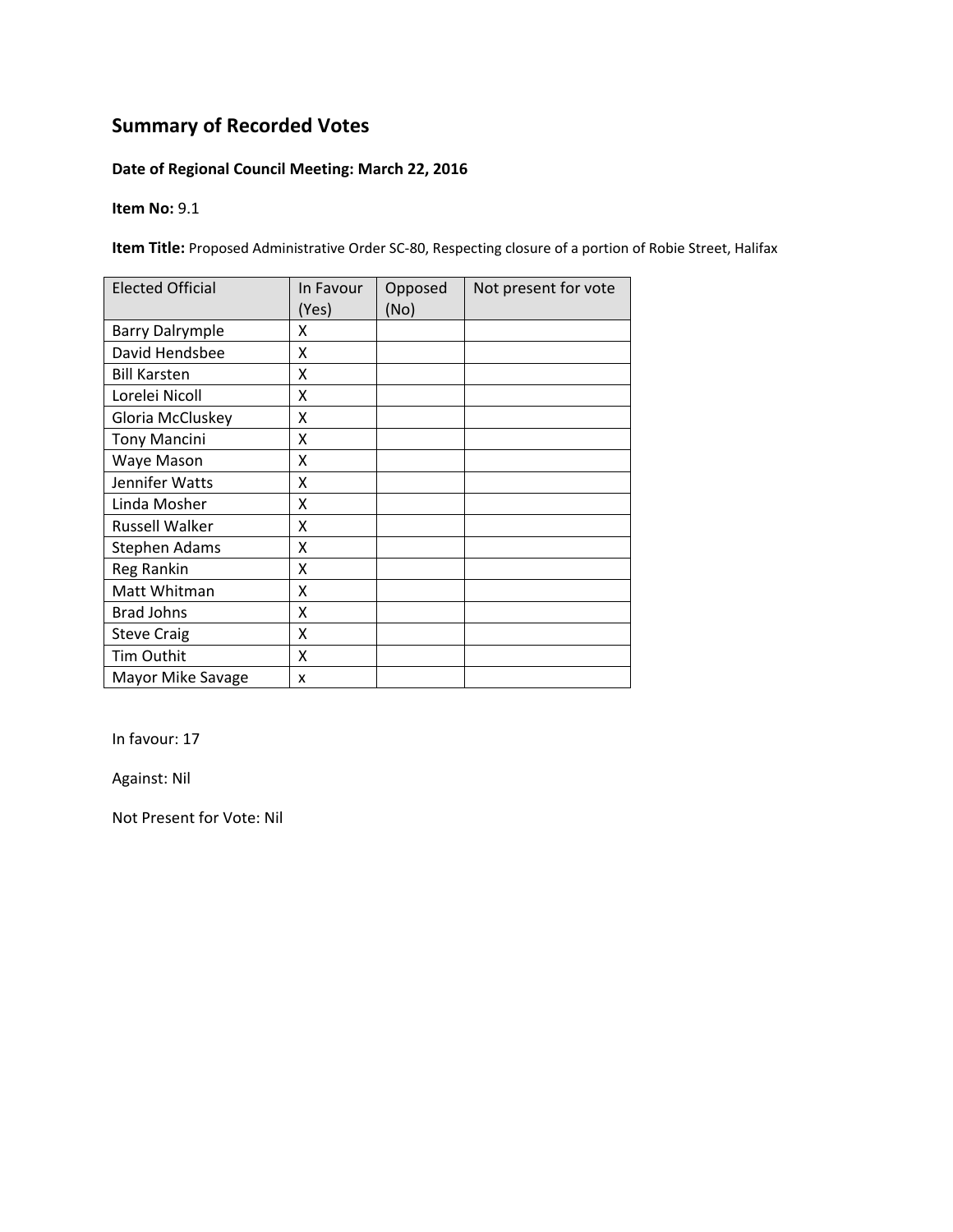#### **Date of Regional Council Meeting: March 22, 2016**

**Item No:** 9.2.1

**Item Title:** Proposed Administrative Order 2015‐005‐GOV, Respecting the Siting of a Telecommunication Antenna Administrative Order – Case 18166 – Developing a New Telecommunication Tower Protocol

*Motion to Table for 6 months ‐ Defeated*

| <b>Elected Official</b> | In Favour<br>(Yes) | Opposed<br>(No) | Not present for vote |
|-------------------------|--------------------|-----------------|----------------------|
| <b>Barry Dalrymple</b>  | x                  |                 |                      |
| David Hendsbee          | X                  |                 |                      |
| <b>Bill Karsten</b>     |                    | X               |                      |
| Lorelei Nicoll          |                    | X               |                      |
| Gloria McCluskey        |                    | X               |                      |
| <b>Tony Mancini</b>     |                    | X               |                      |
| Waye Mason              |                    | x               |                      |
| Jennifer Watts          |                    | Χ               |                      |
| Linda Mosher            | x                  |                 |                      |
| <b>Russell Walker</b>   |                    | x               |                      |
| Stephen Adams           |                    | x               |                      |
| Reg Rankin              |                    | X               |                      |
| Matt Whitman            |                    | X               |                      |
| <b>Brad Johns</b>       |                    | X               |                      |
| <b>Steve Craig</b>      |                    | X               |                      |
| Tim Outhit              |                    | X               |                      |
| Mayor Mike Savage       |                    | X               |                      |

In favour: 3

Against: 14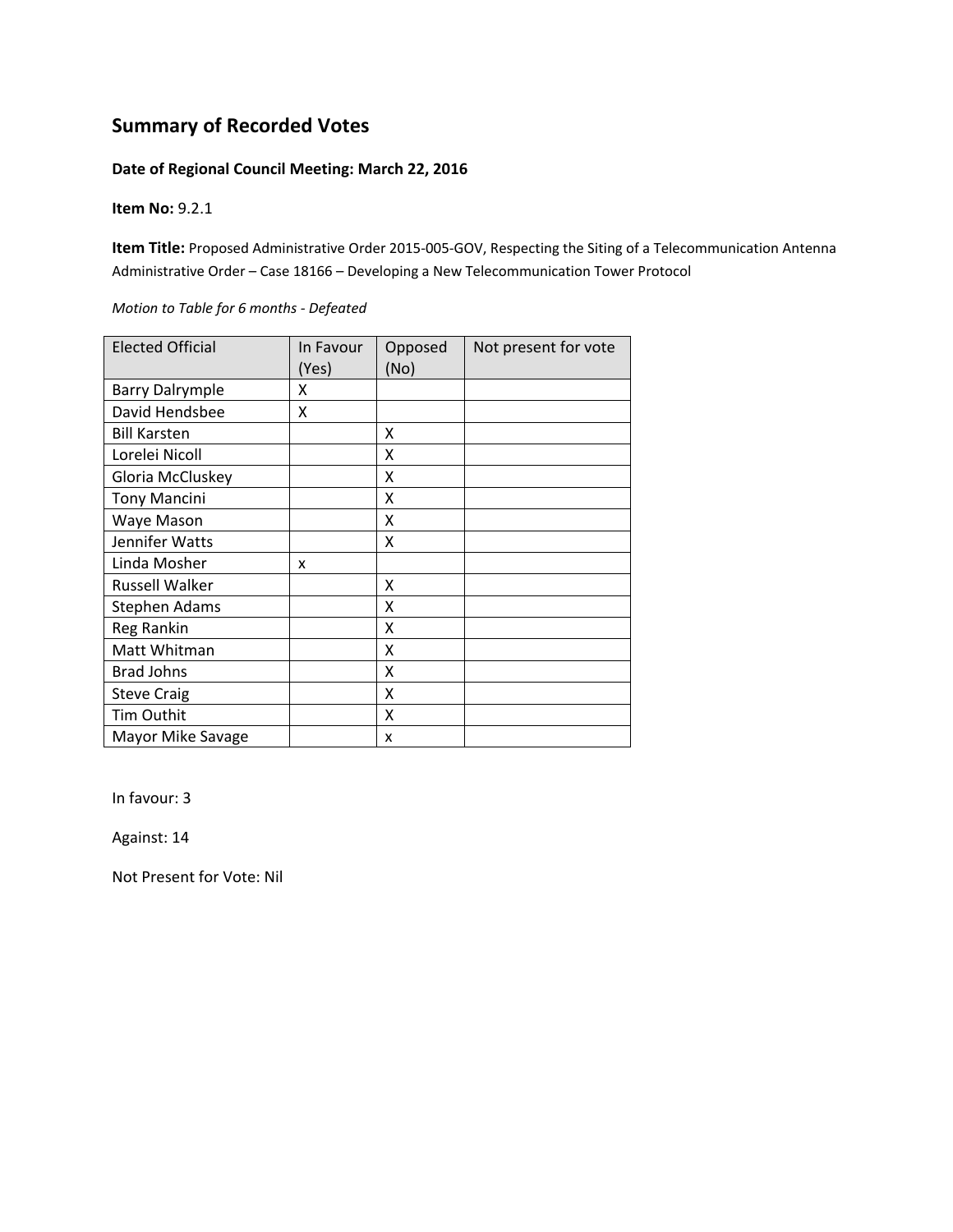### **Date of Regional Council Meeting: March 22, 2016**

**Item No:** 9.2.1

**Item Title:** Proposed Administrative Order 2015‐005‐GOV, Respecting the Siting of a Telecommunication Antenna Administrative Order – Case 18166 – Developing a New Telecommunication Tower Protocol

| <b>Elected Official</b> | In Favour<br>(Yes) | Opposed<br>(No) | Not present for vote |
|-------------------------|--------------------|-----------------|----------------------|
| <b>Barry Dalrymple</b>  |                    | X               |                      |
| David Hendsbee          |                    | X               |                      |
| <b>Bill Karsten</b>     | X                  |                 |                      |
| Lorelei Nicoll          | x                  |                 |                      |
| Gloria McCluskey        | X                  |                 |                      |
| <b>Tony Mancini</b>     | X                  |                 |                      |
| Waye Mason              | x                  |                 |                      |
| Jennifer Watts          | X                  |                 |                      |
| Linda Mosher            | Χ                  |                 |                      |
| <b>Russell Walker</b>   | X                  |                 |                      |
| Stephen Adams           | x                  |                 |                      |
| <b>Reg Rankin</b>       | Χ                  |                 |                      |
| Matt Whitman            | X                  |                 |                      |
| <b>Brad Johns</b>       | X                  |                 |                      |
| <b>Steve Craig</b>      | X                  |                 |                      |
| Tim Outhit              | X                  |                 |                      |
| Mayor Mike Savage       | x                  |                 |                      |

In favour: 15

Against: 2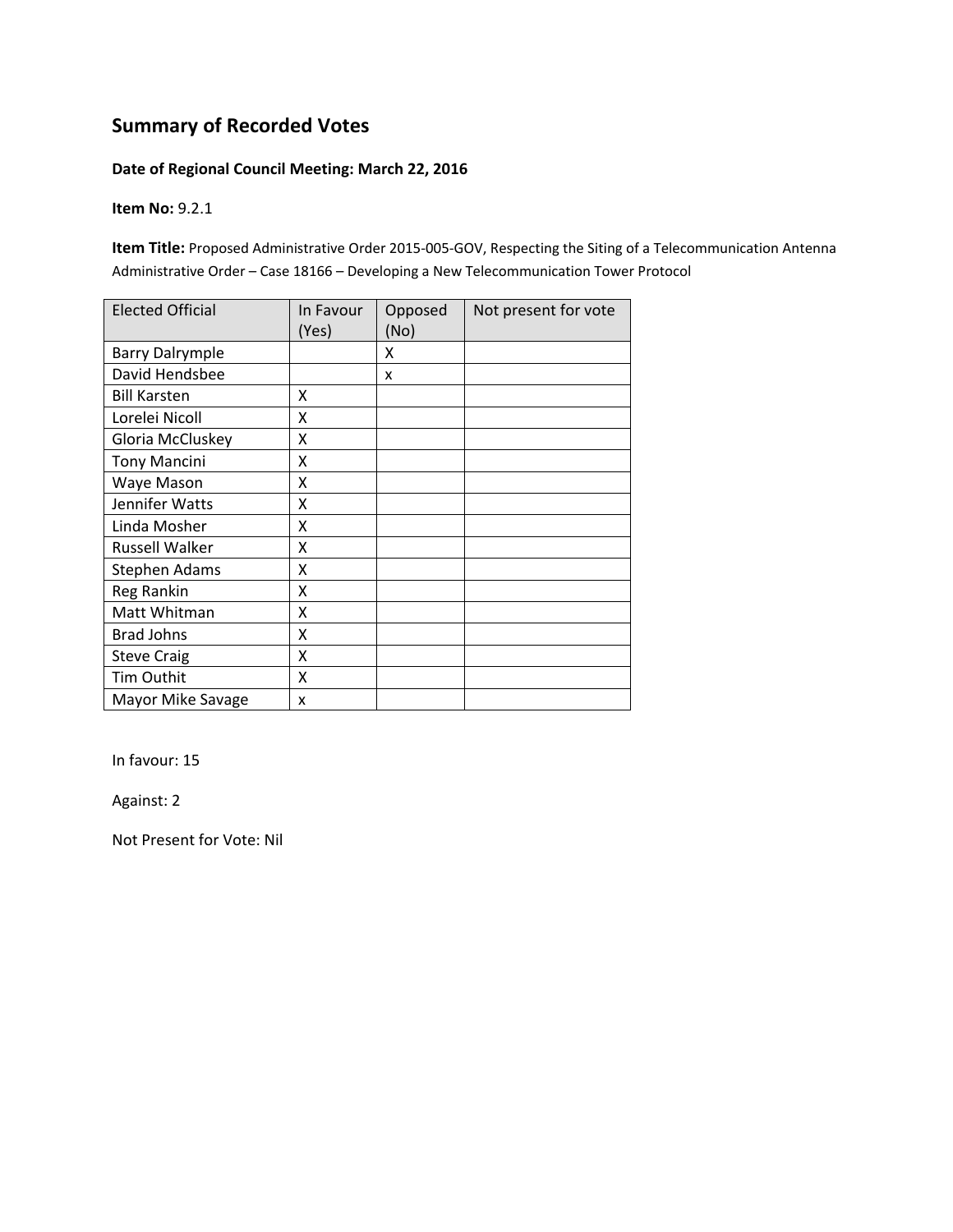### **Date of Regional Council Meeting: March 22, 2016**

**Item No:** 9.3.1

**Item Title:** Request an Information Report re: Tax Relief for Property leased by a registered non‐profit organization or registered Canadian charity in the private sector

| <b>Elected Official</b> | In Favour<br>(Yes) | Opposed<br>(No) | Not present for vote |
|-------------------------|--------------------|-----------------|----------------------|
| <b>Barry Dalrymple</b>  | x                  |                 |                      |
| David Hendsbee          | x                  |                 |                      |
| <b>Bill Karsten</b>     | x                  |                 |                      |
| Lorelei Nicoll          | Χ                  |                 |                      |
| Gloria McCluskey        | X                  |                 |                      |
| <b>Tony Mancini</b>     | X                  |                 |                      |
| Waye Mason              | X                  |                 |                      |
| Jennifer Watts          | Χ                  |                 |                      |
| Linda Mosher            | X                  |                 |                      |
| Russell Walker          | X                  |                 |                      |
| <b>Stephen Adams</b>    | x                  |                 |                      |
| Reg Rankin              | Χ                  |                 |                      |
| Matt Whitman            | Χ                  |                 |                      |
| <b>Brad Johns</b>       | Χ                  |                 |                      |
| <b>Steve Craig</b>      |                    |                 | X                    |
| Tim Outhit              | X                  |                 |                      |
| Mayor Mike Savage       | x                  |                 |                      |

In favour: 16

Against: Nil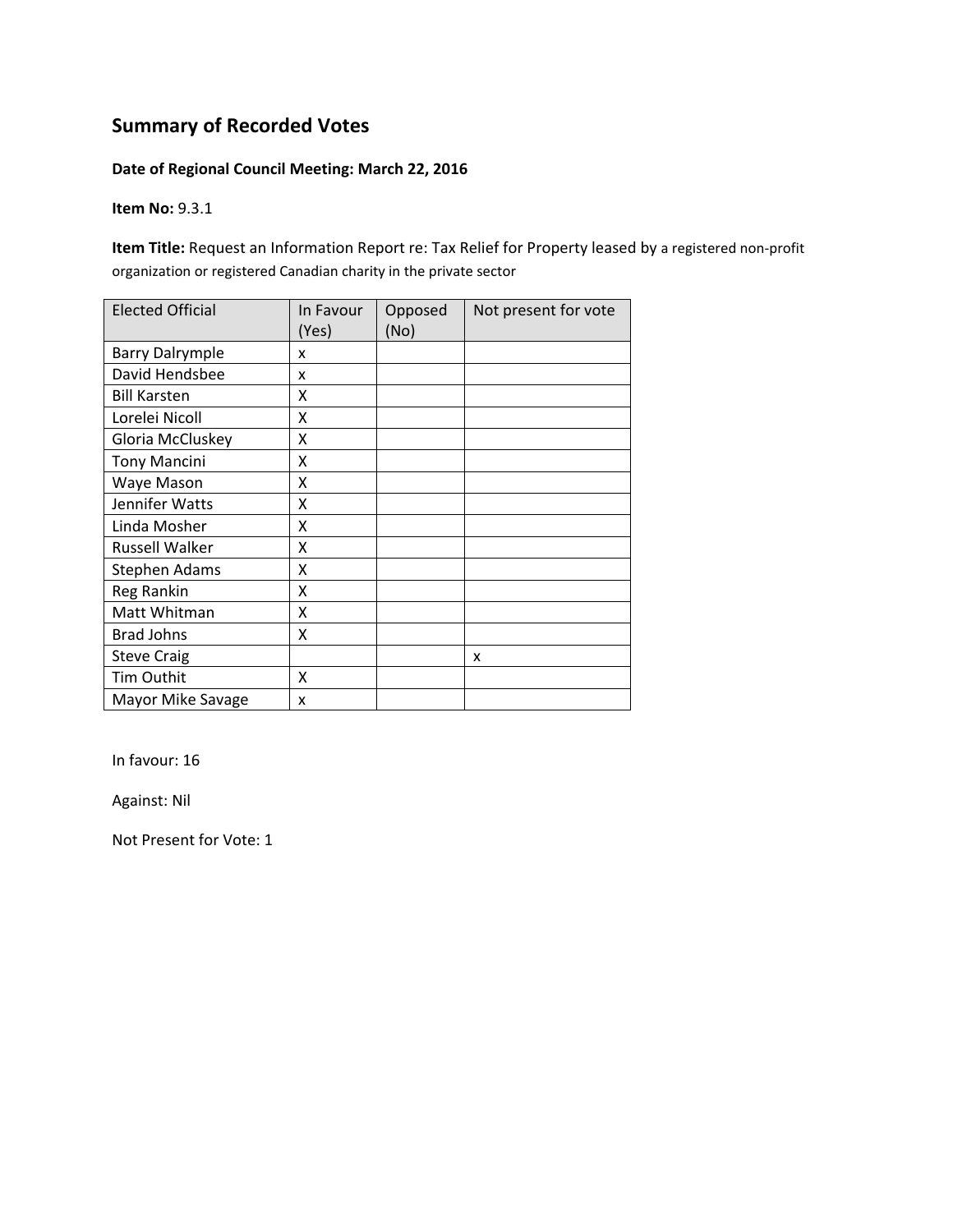### **Date of Regional Council Meeting: March 22, 2016**

**Item No:** 14.1.1

**Item Title:** Award ‐ Tender No. 16‐018 Grass Mowing, Halifax South Downtown/Halifax Peninsula North, Districts 7 & 8

| <b>Elected Official</b> | In Favour<br>(Yes) | Opposed<br>(No) | Not present for vote |
|-------------------------|--------------------|-----------------|----------------------|
| <b>Barry Dalrymple</b>  | x                  |                 |                      |
| David Hendsbee          | x                  |                 |                      |
| <b>Bill Karsten</b>     | x                  |                 |                      |
| Lorelei Nicoll          | Χ                  |                 |                      |
| Gloria McCluskey        | X                  |                 |                      |
| <b>Tony Mancini</b>     | X                  |                 |                      |
| Waye Mason              | X                  |                 |                      |
| Jennifer Watts          | Χ                  |                 |                      |
| Linda Mosher            | X                  |                 |                      |
| Russell Walker          | X                  |                 |                      |
| <b>Stephen Adams</b>    | x                  |                 |                      |
| Reg Rankin              | Χ                  |                 |                      |
| Matt Whitman            | Χ                  |                 |                      |
| <b>Brad Johns</b>       |                    |                 | x                    |
| <b>Steve Craig</b>      | x                  |                 |                      |
| Tim Outhit              | X                  |                 |                      |
| Mayor Mike Savage       |                    |                 | x                    |

In favour: 15

Against: Nil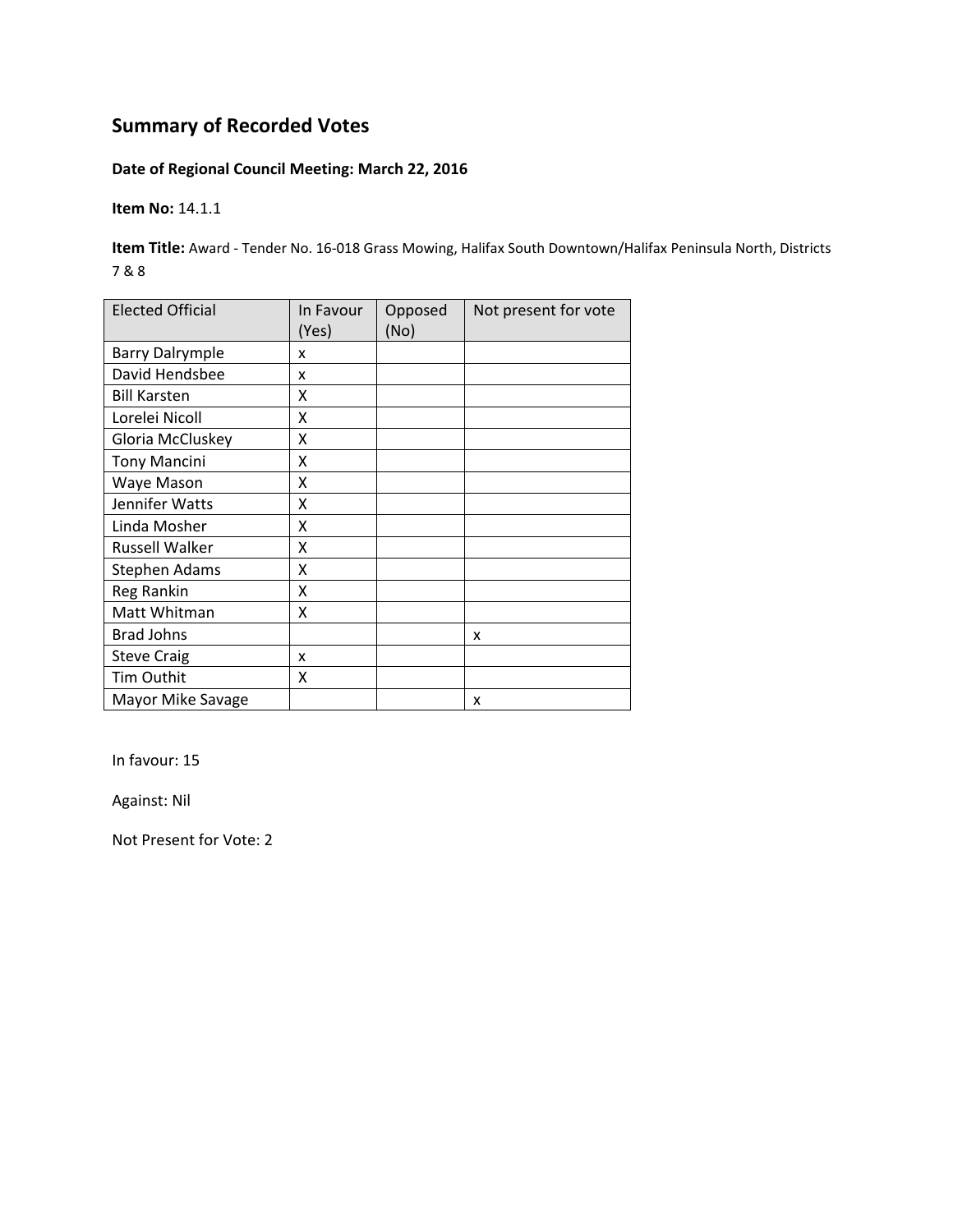## **Date of Regional Council Meeting: March 22, 2016**

**Item No:** 14.1.2

**Item Title:** 2016 Spring Debenture

| <b>Elected Official</b> | In Favour<br>(Yes) | Opposed<br>(No) | Not present for vote |
|-------------------------|--------------------|-----------------|----------------------|
| <b>Barry Dalrymple</b>  | x                  |                 |                      |
| David Hendsbee          | x                  |                 |                      |
| <b>Bill Karsten</b>     | x                  |                 |                      |
| Lorelei Nicoll          | x                  |                 |                      |
| Gloria McCluskey        | X                  |                 |                      |
| <b>Tony Mancini</b>     | Χ                  |                 |                      |
| Waye Mason              | X                  |                 |                      |
| Jennifer Watts          | Χ                  |                 |                      |
| Linda Mosher            | X                  |                 |                      |
| <b>Russell Walker</b>   | x                  |                 |                      |
| <b>Stephen Adams</b>    | X                  |                 |                      |
| Reg Rankin              | X                  |                 |                      |
| Matt Whitman            | X                  |                 |                      |
| <b>Brad Johns</b>       |                    |                 | x                    |
| <b>Steve Craig</b>      | x                  |                 |                      |
| Tim Outhit              | X                  |                 |                      |
| Mayor Mike Savage       | X                  |                 |                      |

In favour: 16

Against: Nil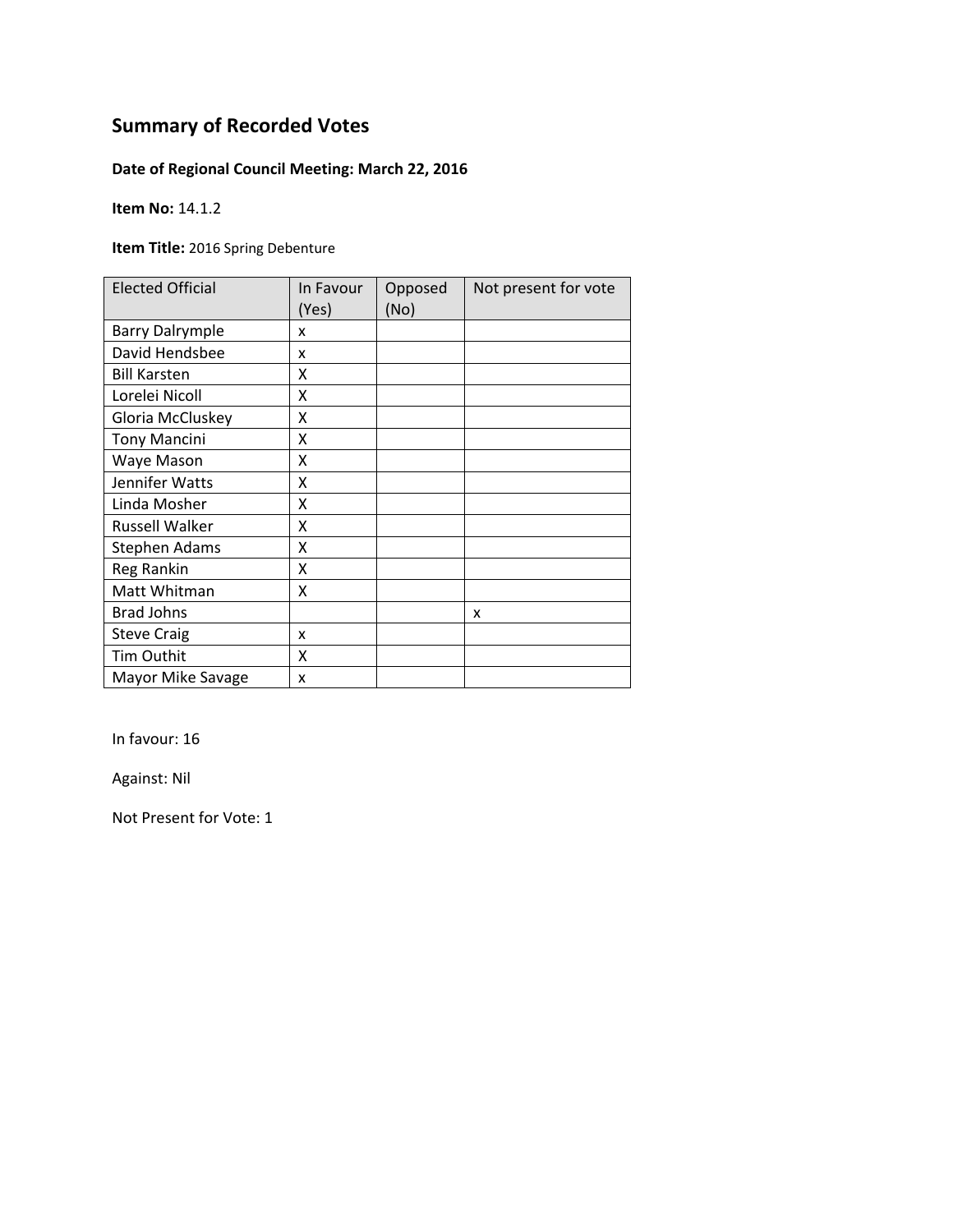### **Date of Regional Council Meeting: March 22, 2016**

**Item No:** 14.1.3

**Item Title:** Deed Transfer Tax Collection Alternatives

Request a Supplementary Report re: How the Deed Transfer Tax could be possibly used to stimulate home sale in *Halifax Regional Municipality ‐ Defeated*

| <b>Elected Official</b> | In Favour<br>(Yes) | Opposed<br>(No) | Not present for vote |
|-------------------------|--------------------|-----------------|----------------------|
| <b>Barry Dalrymple</b>  |                    | Χ               |                      |
| David Hendsbee          | x                  |                 |                      |
| <b>Bill Karsten</b>     | x                  |                 |                      |
| Lorelei Nicoll          | x                  |                 |                      |
| Gloria McCluskey        |                    | x               |                      |
| <b>Tony Mancini</b>     |                    | x               |                      |
| Waye Mason              |                    | Χ               |                      |
| Jennifer Watts          | x                  |                 |                      |
| Linda Mosher            |                    | Χ               |                      |
| Russell Walker          |                    | x               |                      |
| <b>Stephen Adams</b>    |                    | x               |                      |
| Reg Rankin              | x                  |                 |                      |
| Matt Whitman            | x                  |                 |                      |
| <b>Brad Johns</b>       |                    | X               |                      |
| <b>Steve Craig</b>      |                    | x               |                      |
| Tim Outhit              | x                  |                 |                      |
| Mayor Mike Savage       | x                  |                 |                      |

In favour: 8

Against: 9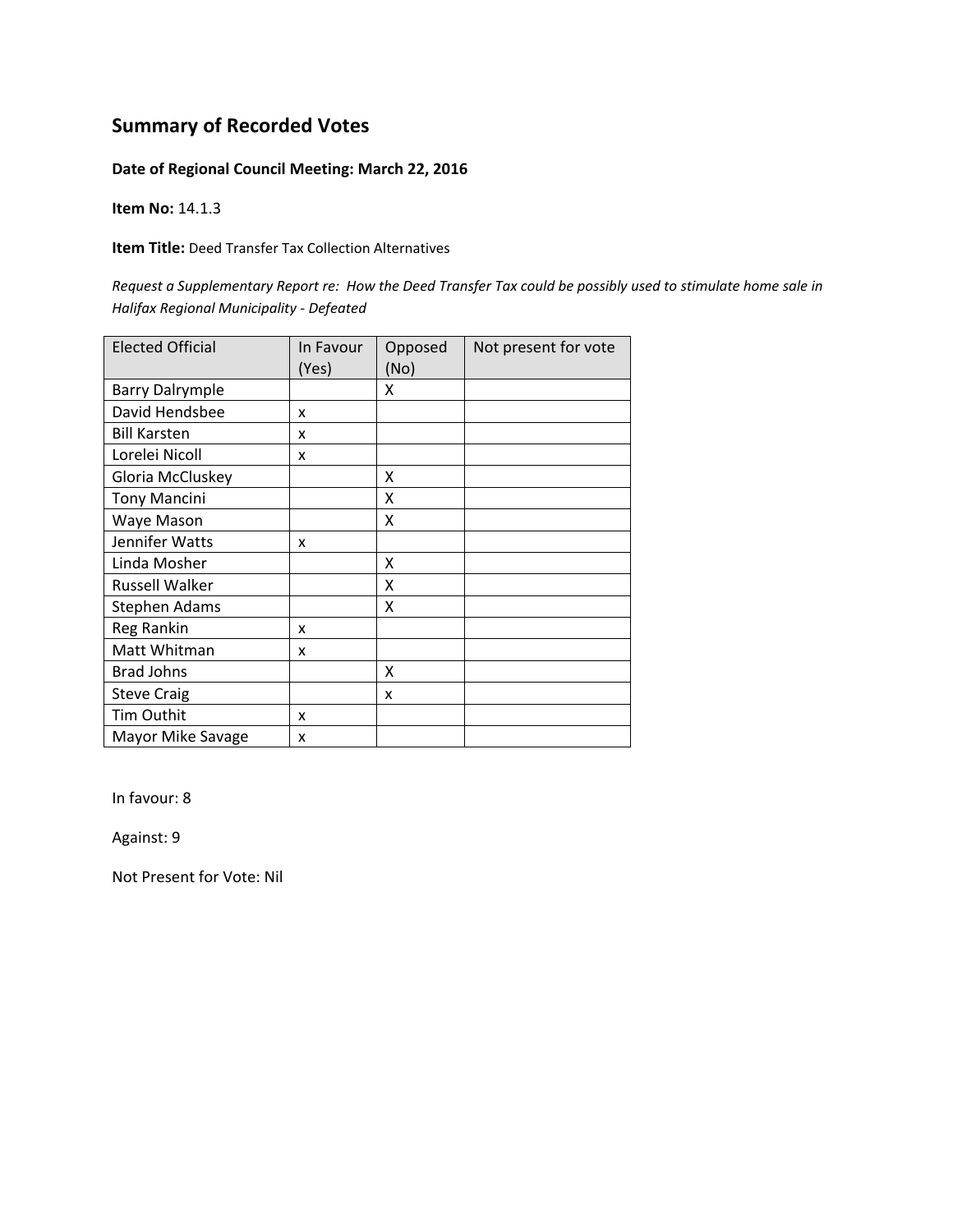## **Date of Regional Council Meeting: March 22, 2016**

**Item No:** 14.1.3

**Item Title:** Deed Transfer Tax Collection Alternatives

| <b>Elected Official</b> | In Favour<br>(Yes) | Opposed<br>(No) | Not present for vote |
|-------------------------|--------------------|-----------------|----------------------|
| <b>Barry Dalrymple</b>  | x                  |                 |                      |
| David Hendsbee          | X                  |                 |                      |
| <b>Bill Karsten</b>     | x                  |                 |                      |
| Lorelei Nicoll          | X                  |                 |                      |
| Gloria McCluskey        | Χ                  |                 |                      |
| <b>Tony Mancini</b>     | X                  |                 |                      |
| Waye Mason              | x                  |                 |                      |
| Jennifer Watts          | Χ                  |                 |                      |
| Linda Mosher            | X                  |                 |                      |
| <b>Russell Walker</b>   | X                  |                 |                      |
| <b>Stephen Adams</b>    | X                  |                 |                      |
| Reg Rankin              |                    | x               |                      |
| Matt Whitman            |                    | x               |                      |
| <b>Brad Johns</b>       | x                  |                 |                      |
| <b>Steve Craig</b>      | x                  |                 |                      |
| Tim Outhit              |                    | X               |                      |
| Mayor Mike Savage       |                    | x               |                      |

In favour: 13

Against: 4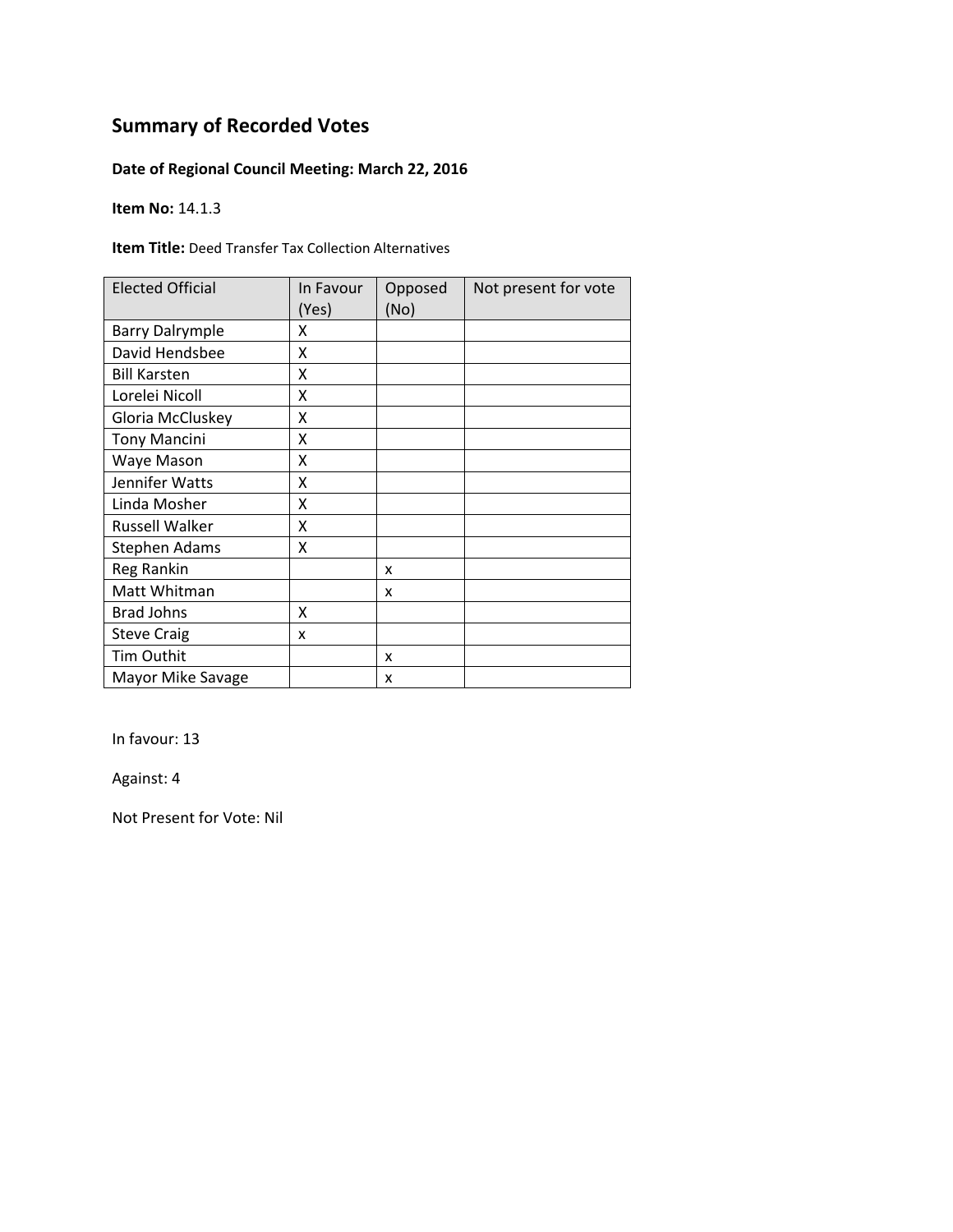### **Date of Regional Council Meeting: March 22, 2016**

**Item No:** 14.1.4

**Item Title:** First Reading, Proposed By‐Law T‐705, Amendments to By‐Law T‐700 Respecting Tax Deferrals and Administrative Order 10*,* Respecting Partial Tax Exemption for Residential Taxation

| <b>Elected Official</b> | In Favour<br>(Yes) | Opposed<br>(No) | Not present for vote |
|-------------------------|--------------------|-----------------|----------------------|
| <b>Barry Dalrymple</b>  | x                  |                 |                      |
| David Hendsbee          | x                  |                 |                      |
| <b>Bill Karsten</b>     | X                  |                 |                      |
| Lorelei Nicoll          | Χ                  |                 |                      |
| Gloria McCluskey        |                    |                 | x                    |
| <b>Tony Mancini</b>     | x                  |                 |                      |
| Waye Mason              | Χ                  |                 |                      |
| Jennifer Watts          | Χ                  |                 |                      |
| Linda Mosher            | X                  |                 |                      |
| <b>Russell Walker</b>   | Χ                  |                 |                      |
| <b>Stephen Adams</b>    | Χ                  |                 |                      |
| Reg Rankin              | x                  |                 |                      |
| Matt Whitman            | x                  |                 |                      |
| <b>Brad Johns</b>       | Χ                  |                 |                      |
| <b>Steve Craig</b>      | x                  |                 |                      |
| Tim Outhit              | x                  |                 |                      |
| Mayor Mike Savage       | x                  |                 |                      |

In favour: 16

Against: Nil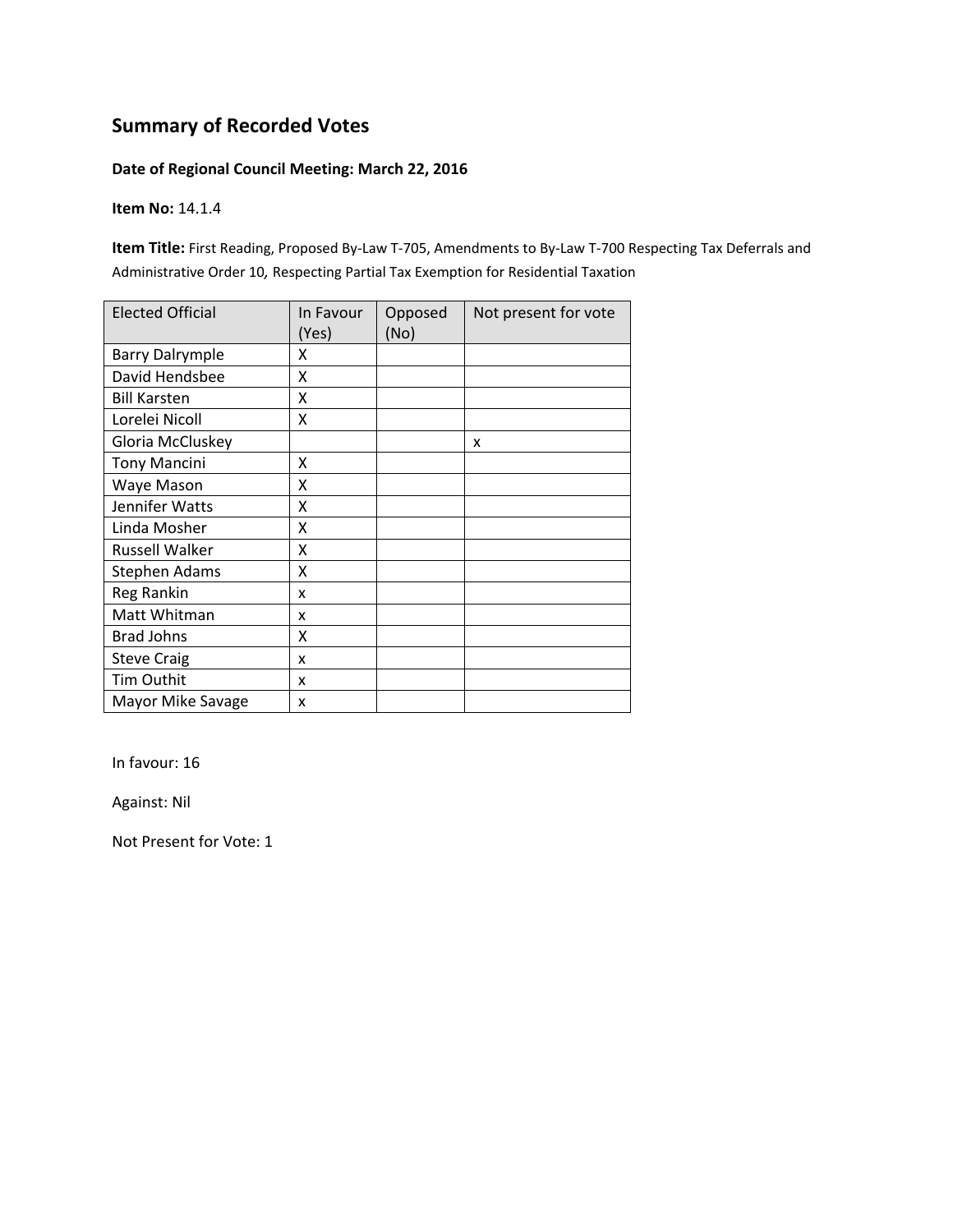## **Date of Regional Council Meeting: March 22, 2016**

**Item No:** 14.1.5

**Item Title:** Dartmouth Heritage Museum Society Request for Management Agreement and Funding

| <b>Elected Official</b> | In Favour<br>(Yes) | Opposed<br>(No) | Not present for vote |
|-------------------------|--------------------|-----------------|----------------------|
| <b>Barry Dalrymple</b>  | x                  |                 |                      |
| David Hendsbee          | x                  |                 |                      |
| <b>Bill Karsten</b>     | x                  |                 |                      |
| Lorelei Nicoll          | Χ                  |                 |                      |
| Gloria McCluskey        |                    |                 | X                    |
| <b>Tony Mancini</b>     | x                  |                 |                      |
| Waye Mason              | Χ                  |                 |                      |
| Jennifer Watts          | x                  |                 |                      |
| Linda Mosher            | x                  |                 |                      |
| Russell Walker          | x                  |                 |                      |
| <b>Stephen Adams</b>    | X                  |                 |                      |
| Reg Rankin              | x                  |                 |                      |
| Matt Whitman            | x                  |                 |                      |
| <b>Brad Johns</b>       | X                  |                 |                      |
| <b>Steve Craig</b>      | x                  |                 |                      |
| Tim Outhit              | x                  |                 |                      |
| Mayor Mike Savage       | X                  |                 |                      |

In favour: 16

Against: Nil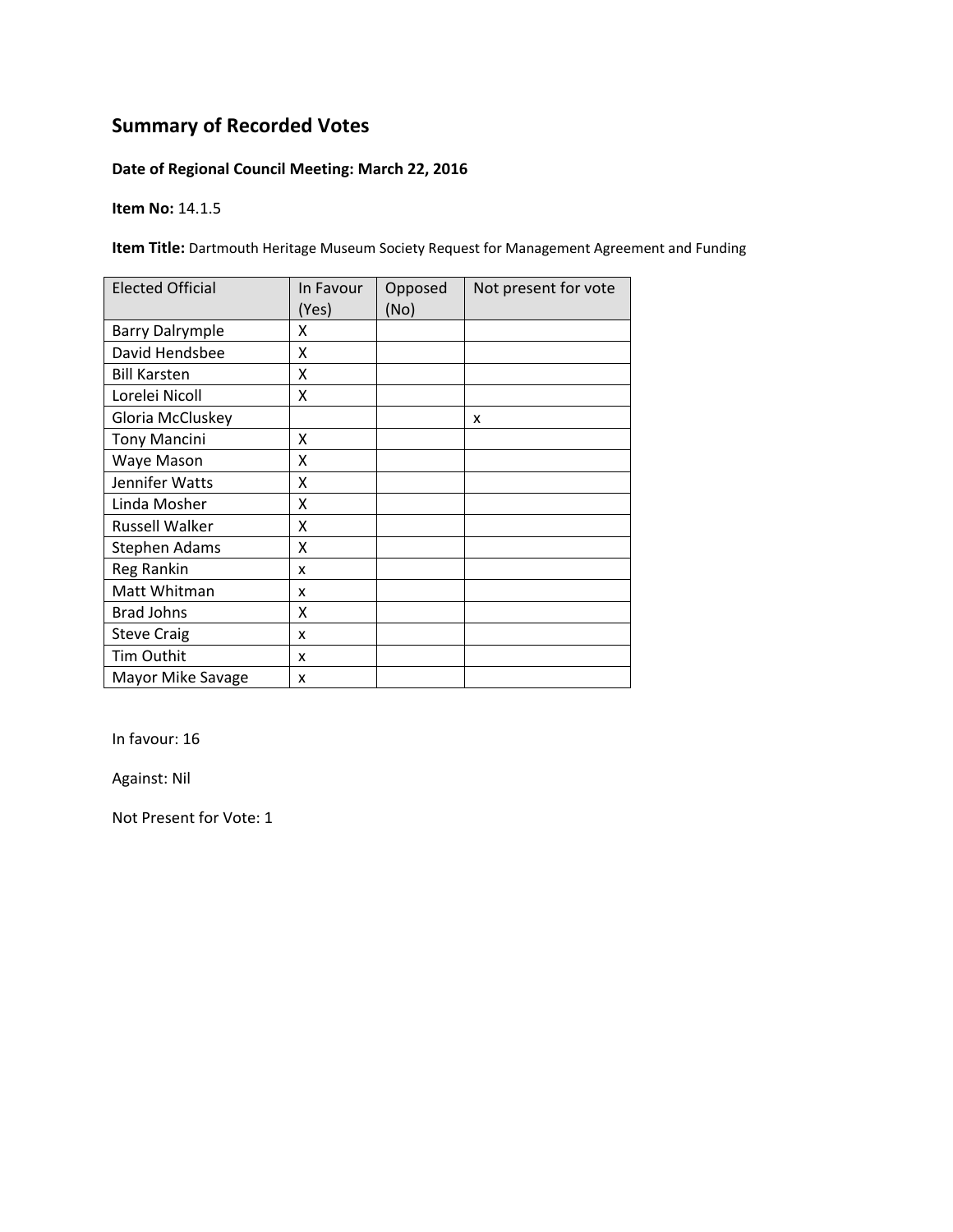## **Date of Regional Council Meeting: March 22, 2016**

**Item No:** 14.1.6

**Item Title:** 1588 Barrington Street

| <b>Elected Official</b> | In Favour<br>(Yes) | Opposed<br>(No) | Not present for vote |
|-------------------------|--------------------|-----------------|----------------------|
| <b>Barry Dalrymple</b>  | χ                  |                 |                      |
| David Hendsbee          | Χ                  |                 |                      |
| <b>Bill Karsten</b>     | X                  |                 |                      |
| Lorelei Nicoll          | x                  |                 |                      |
| Gloria McCluskey        |                    |                 | x                    |
| <b>Tony Mancini</b>     | x                  |                 |                      |
| Waye Mason              | Χ                  |                 |                      |
| Jennifer Watts          | Χ                  |                 |                      |
| Linda Mosher            | Χ                  |                 |                      |
| <b>Russell Walker</b>   | Χ                  |                 |                      |
| <b>Stephen Adams</b>    | Χ                  |                 |                      |
| <b>Reg Rankin</b>       | x                  |                 |                      |
| Matt Whitman            | x                  |                 |                      |
| <b>Brad Johns</b>       | χ                  |                 |                      |
| <b>Steve Craig</b>      | x                  |                 |                      |
| Tim Outhit              | x                  |                 |                      |
| Mayor Mike Savage       | x                  |                 |                      |

In favour: 16

Against: Nil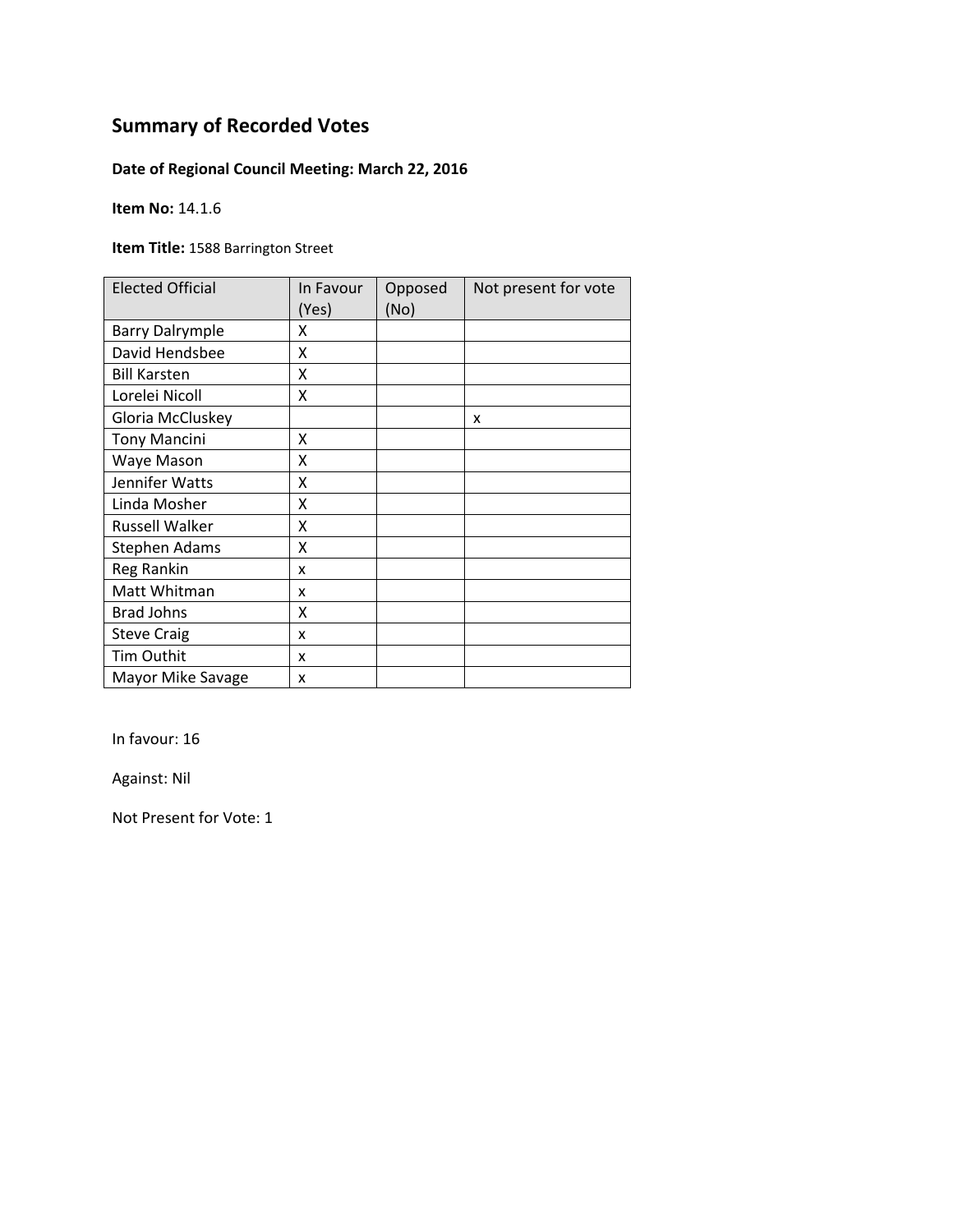## **Date of Regional Council Meeting: March 22, 2016**

**Item No:** 14.2.1

**Item Title:** Write‐off of Uncollectible Accounts

| <b>Elected Official</b> | In Favour<br>(Yes) | Opposed<br>(No) | Not present for vote |
|-------------------------|--------------------|-----------------|----------------------|
| <b>Barry Dalrymple</b>  | x                  |                 |                      |
| David Hendsbee          | X                  |                 |                      |
| <b>Bill Karsten</b>     | x                  |                 |                      |
| Lorelei Nicoll          | X                  |                 |                      |
| Gloria McCluskey        |                    |                 | X                    |
| <b>Tony Mancini</b>     | x                  |                 |                      |
| Waye Mason              | Χ                  |                 |                      |
| Jennifer Watts          | x                  |                 |                      |
| Linda Mosher            | x                  |                 |                      |
| <b>Russell Walker</b>   | χ                  |                 |                      |
| <b>Stephen Adams</b>    | x                  |                 |                      |
| Reg Rankin              | x                  |                 |                      |
| Matt Whitman            | x                  |                 |                      |
| <b>Brad Johns</b>       | Χ                  |                 |                      |
| <b>Steve Craig</b>      | x                  |                 |                      |
| <b>Tim Outhit</b>       | x                  |                 |                      |
| Mayor Mike Savage       | X                  |                 |                      |

In favour: 16

Against: Nil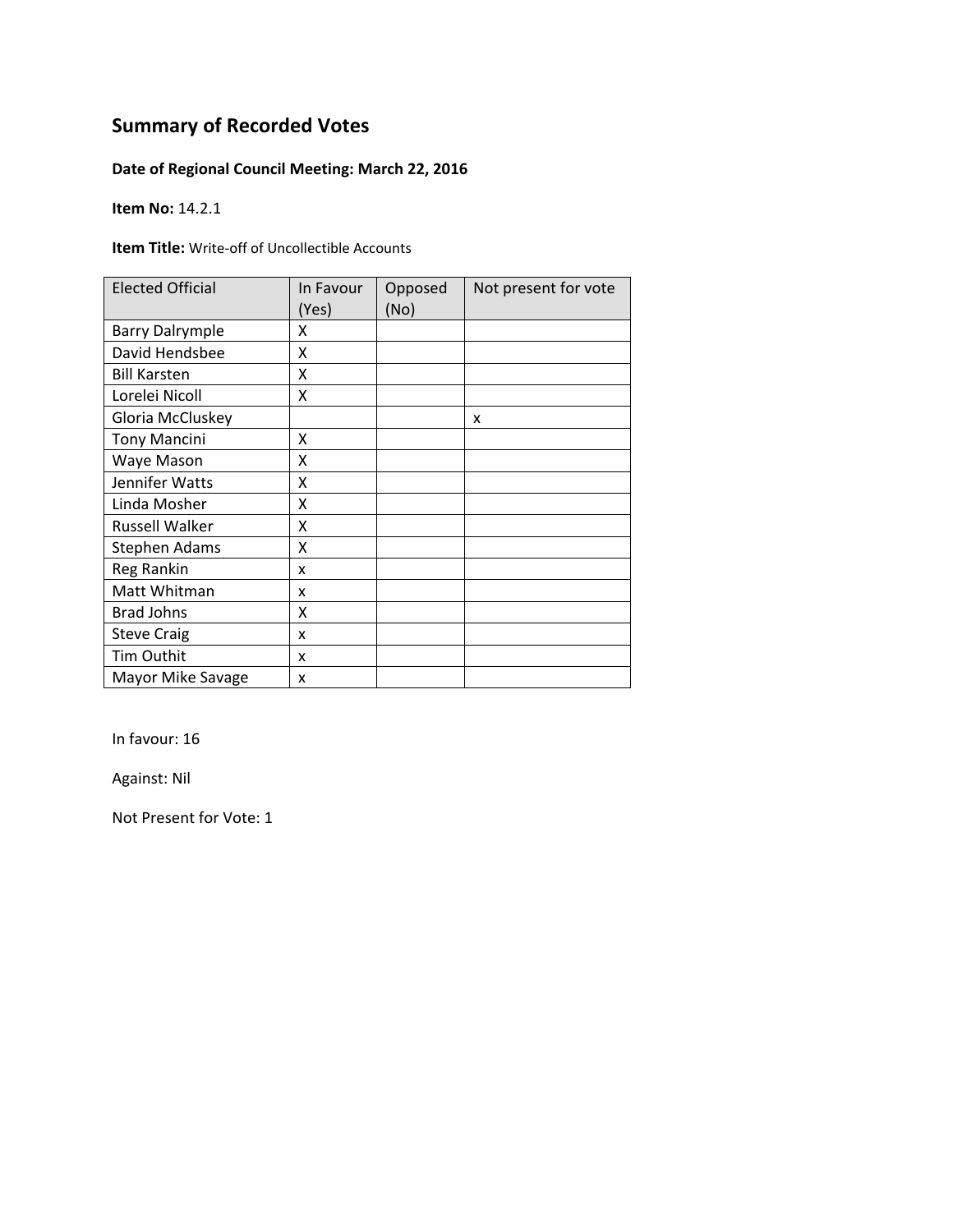## **Date of Regional Council Meeting: March 22, 2016**

**Item No:** 14.2.2

**Item Title:** Mount Hope Interchange Highway 111 – Capital Cost Contribution (CCC) Funding Shortfall

| <b>Elected Official</b> | In Favour<br>(Yes) | Opposed<br>(No) | Not present for vote |
|-------------------------|--------------------|-----------------|----------------------|
| <b>Barry Dalrymple</b>  | x                  |                 |                      |
| David Hendsbee          | X                  |                 |                      |
| <b>Bill Karsten</b>     | X                  |                 |                      |
| Lorelei Nicoll          | X                  |                 |                      |
| Gloria McCluskey        |                    |                 | x                    |
| <b>Tony Mancini</b>     | X                  |                 |                      |
| Waye Mason              | x                  |                 |                      |
| Jennifer Watts          | x                  |                 |                      |
| Linda Mosher            | X                  |                 |                      |
| Russell Walker          | X                  |                 |                      |
| <b>Stephen Adams</b>    | X                  |                 |                      |
| Reg Rankin              | x                  |                 |                      |
| Matt Whitman            | x                  |                 |                      |
| <b>Brad Johns</b>       | X                  |                 |                      |
| <b>Steve Craig</b>      | x                  |                 |                      |
| Tim Outhit              | x                  |                 |                      |
| Mayor Mike Savage       | x                  |                 |                      |

In favour: 16

Against: Nil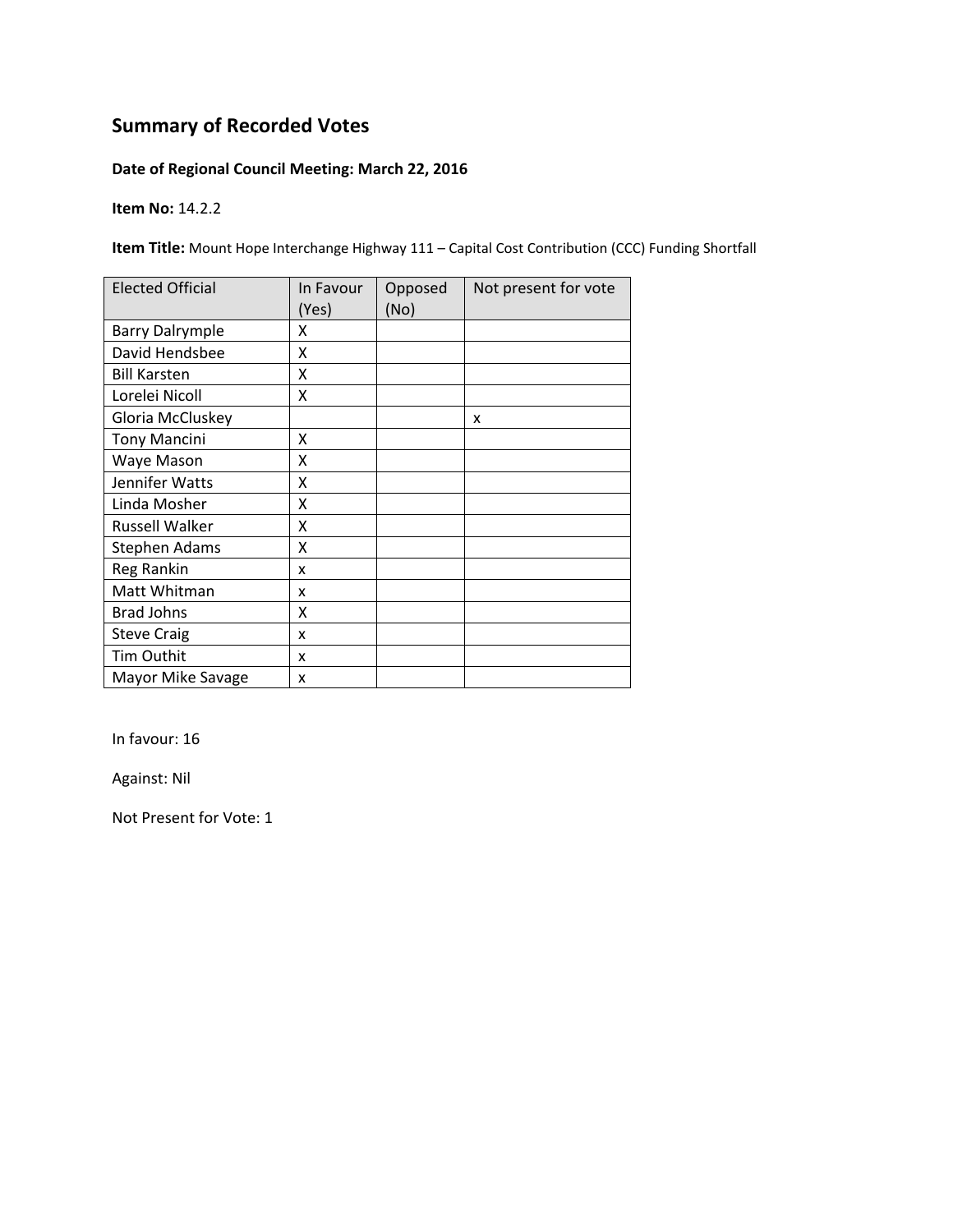### **Date of Regional Council Meeting: March 22, 2016**

**Item No:** 14.3.1

**Item Title:** Case 19627 – Amendment to the Hammonds Plains, Beaver Bank and Upper Sackville Municipal Planning Strategy and Land Use By‐Law, 1345 & 1355 Hammonds Plains Road, Hammonds Plains

| <b>Elected Official</b> | In Favour<br>(Yes) | Opposed<br>(No) | Not present for vote |
|-------------------------|--------------------|-----------------|----------------------|
| <b>Barry Dalrymple</b>  | x                  |                 |                      |
| David Hendsbee          | Χ                  |                 |                      |
| <b>Bill Karsten</b>     | Χ                  |                 |                      |
| Lorelei Nicoll          | X                  |                 |                      |
| Gloria McCluskey        |                    |                 | x                    |
| <b>Tony Mancini</b>     | x                  |                 |                      |
| Waye Mason              | Χ                  |                 |                      |
| Jennifer Watts          | Χ                  |                 |                      |
| Linda Mosher            | Χ                  |                 |                      |
| Russell Walker          | X                  |                 |                      |
| <b>Stephen Adams</b>    | χ                  |                 |                      |
| Reg Rankin              | x                  |                 |                      |
| Matt Whitman            | x                  |                 |                      |
| <b>Brad Johns</b>       | χ                  |                 |                      |
| <b>Steve Craig</b>      | x                  |                 |                      |
| Tim Outhit              | x                  |                 |                      |
| Mayor Mike Savage       | x                  |                 |                      |

In favour: 16

Against: Nil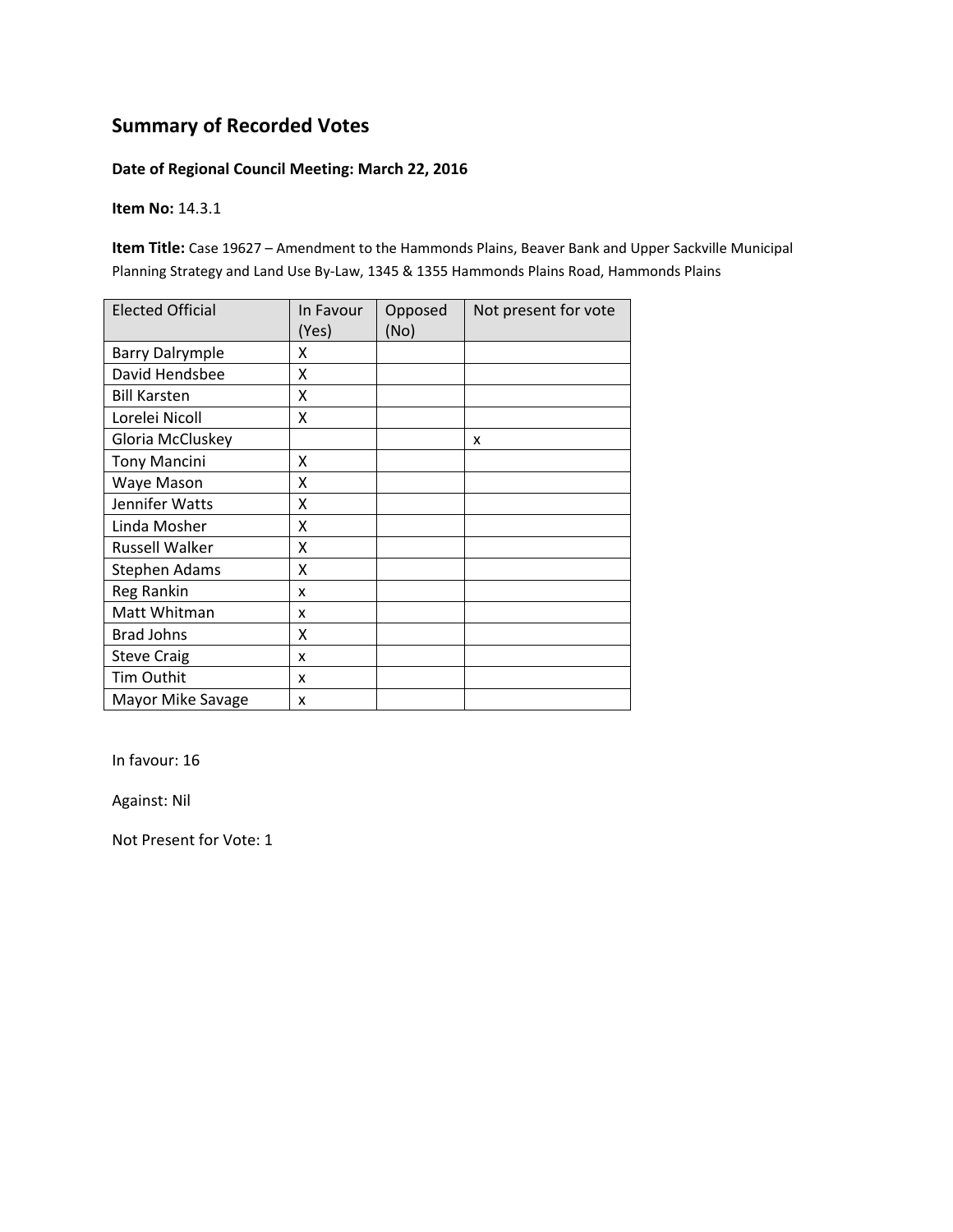## **Date of Regional Council Meeting: March 22, 2016**

**Item No:** 14.4.1

**Item Title:** Case H00414 – Request to Register 280 Portland Street, Dartmouth as a Municipal Heritage Property

| <b>Elected Official</b> | In Favour<br>(Yes) | Opposed<br>(No) | Not present for vote |
|-------------------------|--------------------|-----------------|----------------------|
| <b>Barry Dalrymple</b>  | x                  |                 |                      |
| David Hendsbee          | X                  |                 |                      |
| <b>Bill Karsten</b>     | Χ                  |                 |                      |
| Lorelei Nicoll          | X                  |                 |                      |
| Gloria McCluskey        |                    |                 | x                    |
| <b>Tony Mancini</b>     | X                  |                 |                      |
| Waye Mason              | x                  |                 |                      |
| Jennifer Watts          | X                  |                 |                      |
| Linda Mosher            | X                  |                 |                      |
| Russell Walker          | X                  |                 |                      |
| <b>Stephen Adams</b>    | Χ                  |                 |                      |
| Reg Rankin              | x                  |                 |                      |
| Matt Whitman            | x                  |                 |                      |
| <b>Brad Johns</b>       | Χ                  |                 |                      |
| <b>Steve Craig</b>      | x                  |                 |                      |
| Tim Outhit              | x                  |                 |                      |
| Mayor Mike Savage       | X                  |                 |                      |

In favour: 16

Against: Nil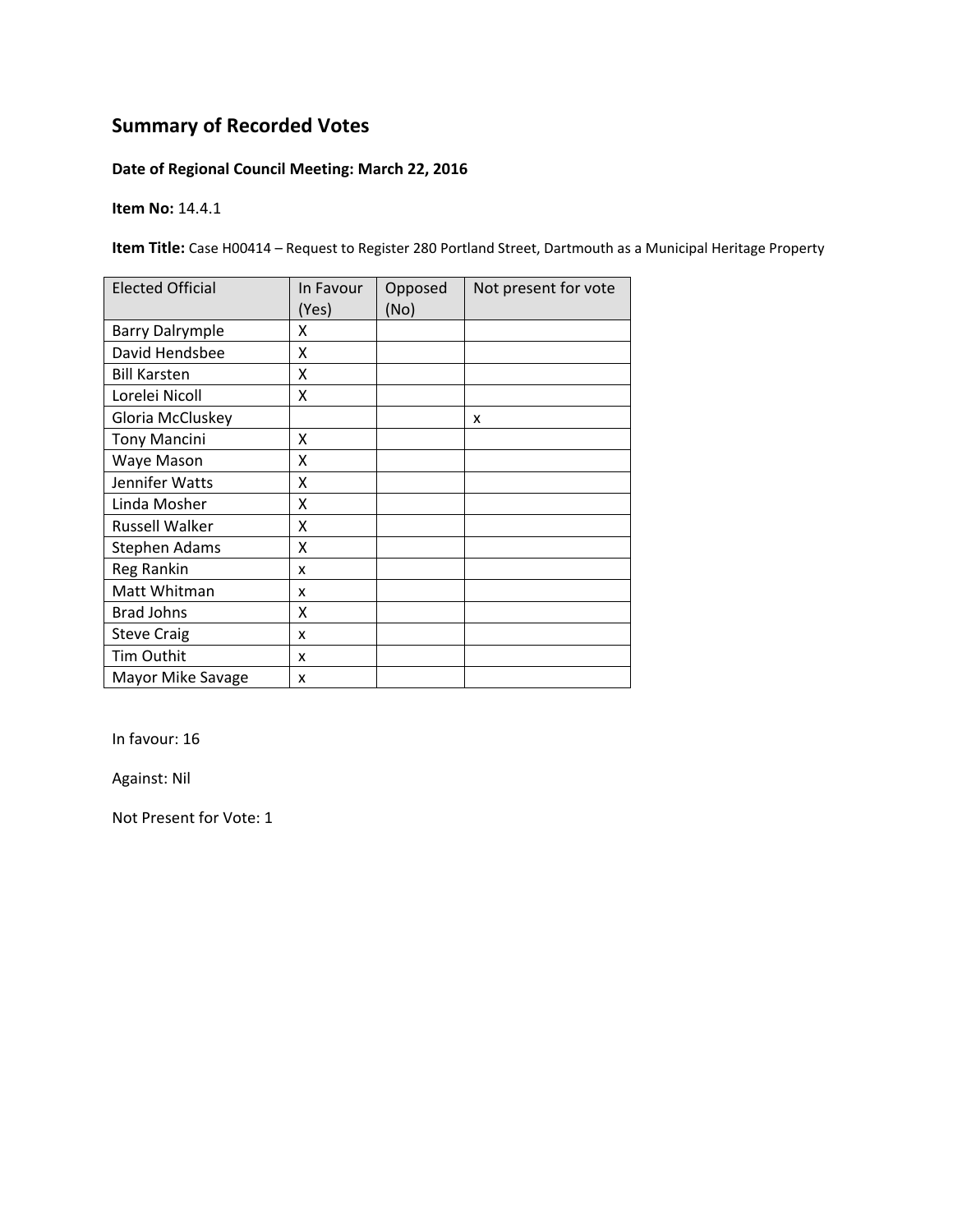## **Date of Regional Council Meeting: March 22, 2016**

**Item No:** 15.1

**Item Title:** Ratification of In Camera Motion from March 4, 2016 – NSUPE Negotiations

| <b>Elected Official</b> | In Favour<br>(Yes) | Opposed<br>(No) | Not present for vote |
|-------------------------|--------------------|-----------------|----------------------|
| <b>Barry Dalrymple</b>  | x                  |                 |                      |
| David Hendsbee          | χ                  |                 |                      |
| <b>Bill Karsten</b>     | χ                  |                 |                      |
| Lorelei Nicoll          | X                  |                 |                      |
| Gloria McCluskey        |                    |                 | X                    |
| <b>Tony Mancini</b>     | Χ                  |                 |                      |
| Waye Mason              | Χ                  |                 |                      |
| Jennifer Watts          | Χ                  |                 |                      |
| Linda Mosher            | χ                  |                 |                      |
| Russell Walker          | χ                  |                 |                      |
| Stephen Adams           | χ                  |                 |                      |
| Reg Rankin              | x                  |                 |                      |
| Matt Whitman            | x                  |                 |                      |
| <b>Brad Johns</b>       | Χ                  |                 |                      |
| <b>Steve Craig</b>      | x                  |                 |                      |
| Tim Outhit              | x                  |                 |                      |
| Mayor Mike Savage       | x                  |                 |                      |

In favour: 16

Against: Nil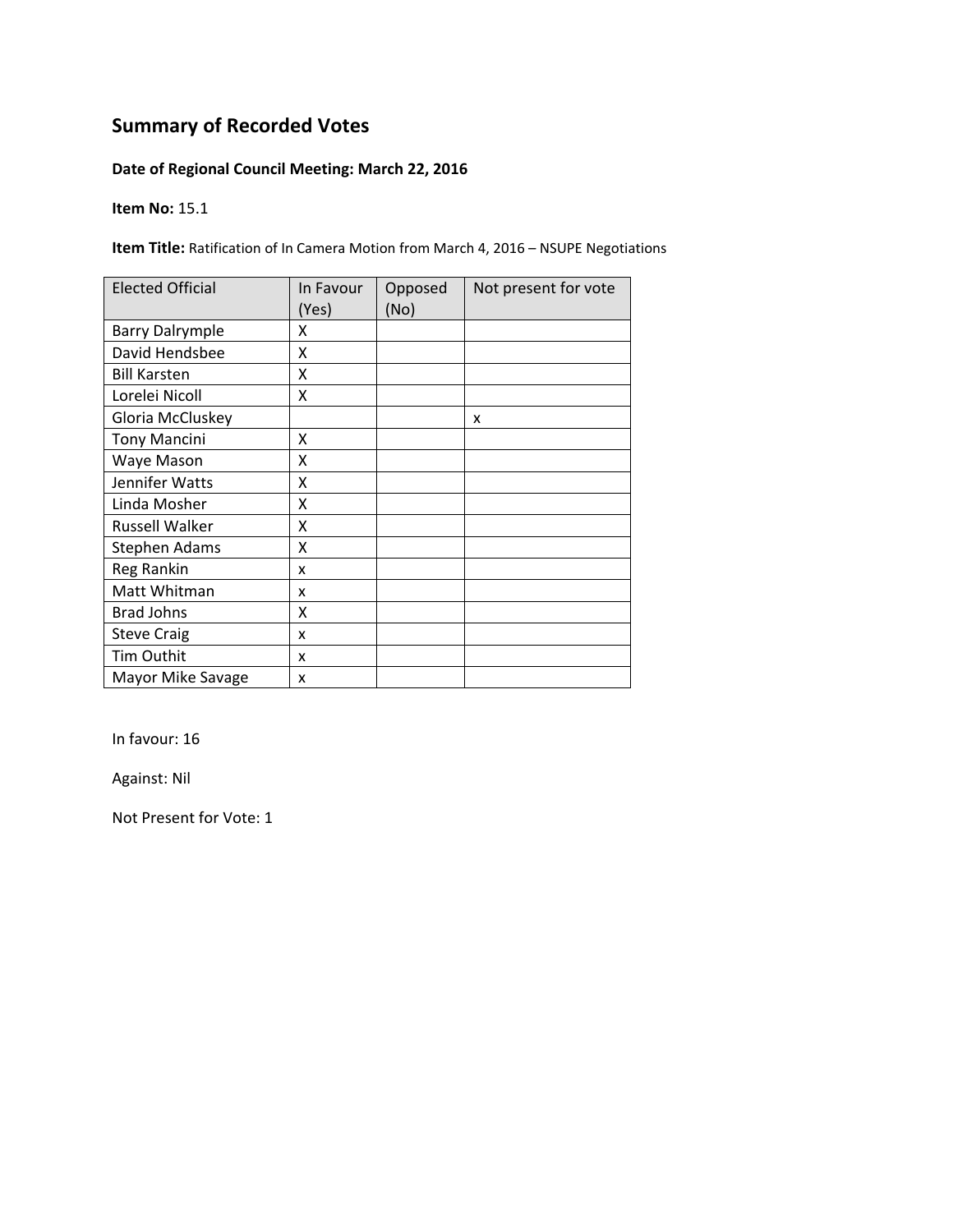## **Date of Regional Council Meeting: March 22, 2016**

**Item No:** 15.2

**Item Title:** Request a Staff Report re: Free transit on Election Day

| <b>Elected Official</b> | In Favour<br>(Yes) | Opposed<br>(No) | Not present for vote |
|-------------------------|--------------------|-----------------|----------------------|
| <b>Barry Dalrymple</b>  |                    | x               |                      |
| David Hendsbee          |                    | x               |                      |
| <b>Bill Karsten</b>     |                    | x               |                      |
| Lorelei Nicoll          | Χ                  |                 |                      |
| Gloria McCluskey        |                    |                 | x                    |
| <b>Tony Mancini</b>     | X                  |                 |                      |
| Waye Mason              | Χ                  |                 |                      |
| Jennifer Watts          | Χ                  |                 |                      |
| Linda Mosher            | Χ                  |                 |                      |
| <b>Russell Walker</b>   | Χ                  |                 |                      |
| Stephen Adams           |                    | x               |                      |
| Reg Rankin              |                    | x               |                      |
| Matt Whitman            | x                  |                 |                      |
| <b>Brad Johns</b>       | Χ                  |                 |                      |
| <b>Steve Craig</b>      | x                  |                 |                      |
| <b>Tim Outhit</b>       |                    | x               |                      |
| Mayor Mike Savage       | X                  |                 |                      |

In favour: 10

Against: 6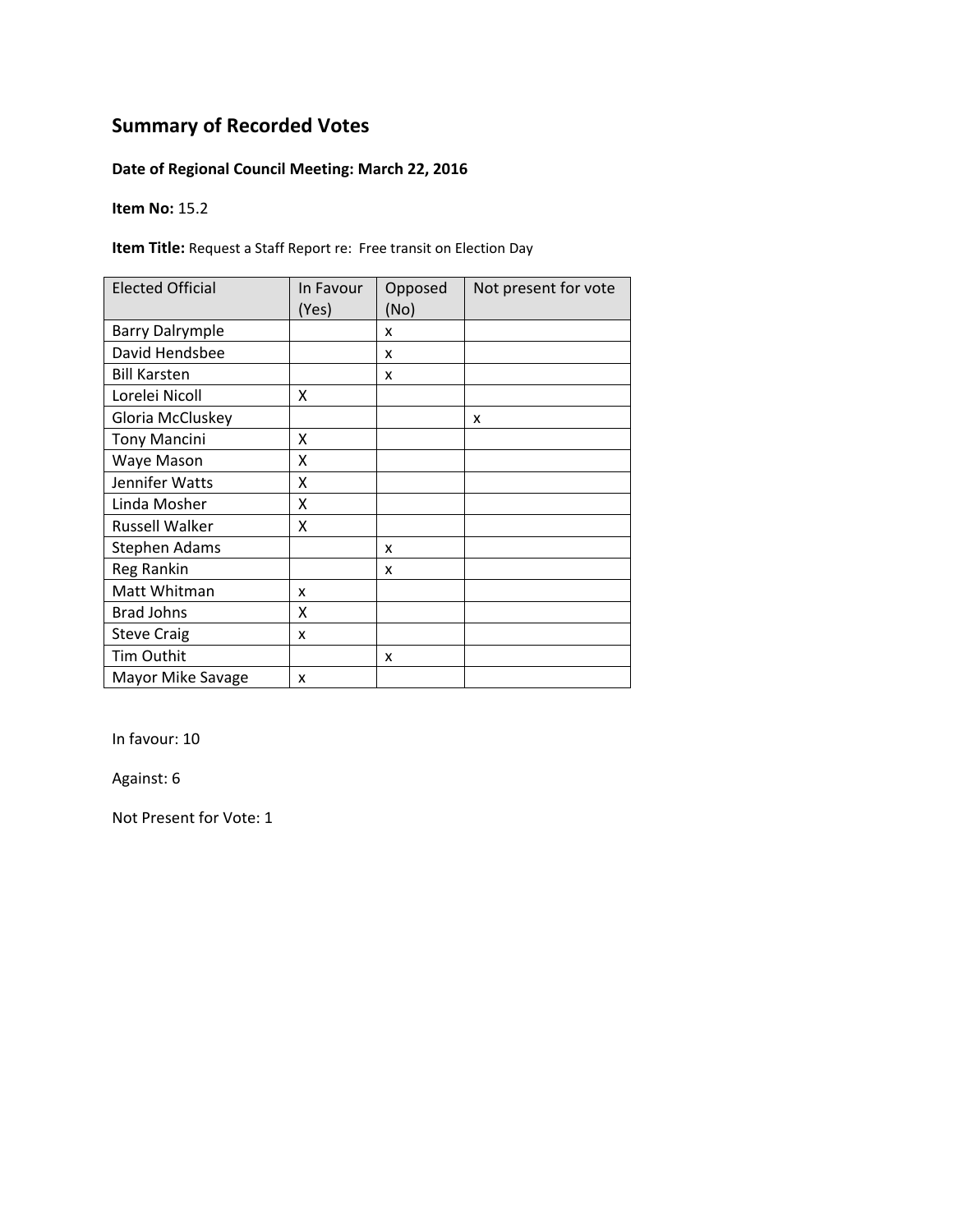### **Date of Regional Council Meeting: March 22, 2016**

**Item No:** 16.2.1

**Item Title:** Ratification of In Camera Motion Boundaries for the Blue Mountain Birch Cove (BMBC) Regional Park *– Private and Confidential Report*

| <b>Elected Official</b> | In Favour<br>(Yes) | Opposed<br>(No) | Not present for vote |
|-------------------------|--------------------|-----------------|----------------------|
| <b>Barry Dalrymple</b>  | x                  |                 |                      |
| David Hendsbee          | x                  |                 |                      |
| <b>Bill Karsten</b>     | X                  |                 |                      |
| Lorelei Nicoll          |                    | x               |                      |
| Gloria McCluskey        | χ                  |                 |                      |
| <b>Tony Mancini</b>     | Χ                  |                 |                      |
| Waye Mason              |                    | x               |                      |
| Jennifer Watts          |                    | x               |                      |
| Linda Mosher            |                    |                 | X                    |
| <b>Russell Walker</b>   | x                  |                 |                      |
| <b>Stephen Adams</b>    | Χ                  |                 |                      |
| <b>Reg Rankin</b>       | Χ                  |                 |                      |
| Matt Whitman            | X                  |                 |                      |
| <b>Brad Johns</b>       | Χ                  |                 |                      |
| <b>Steve Craig</b>      |                    | x               |                      |
| Tim Outhit              | x                  |                 |                      |
| Mayor Mike Savage       |                    | x               |                      |

In favour: 11

Against: 5